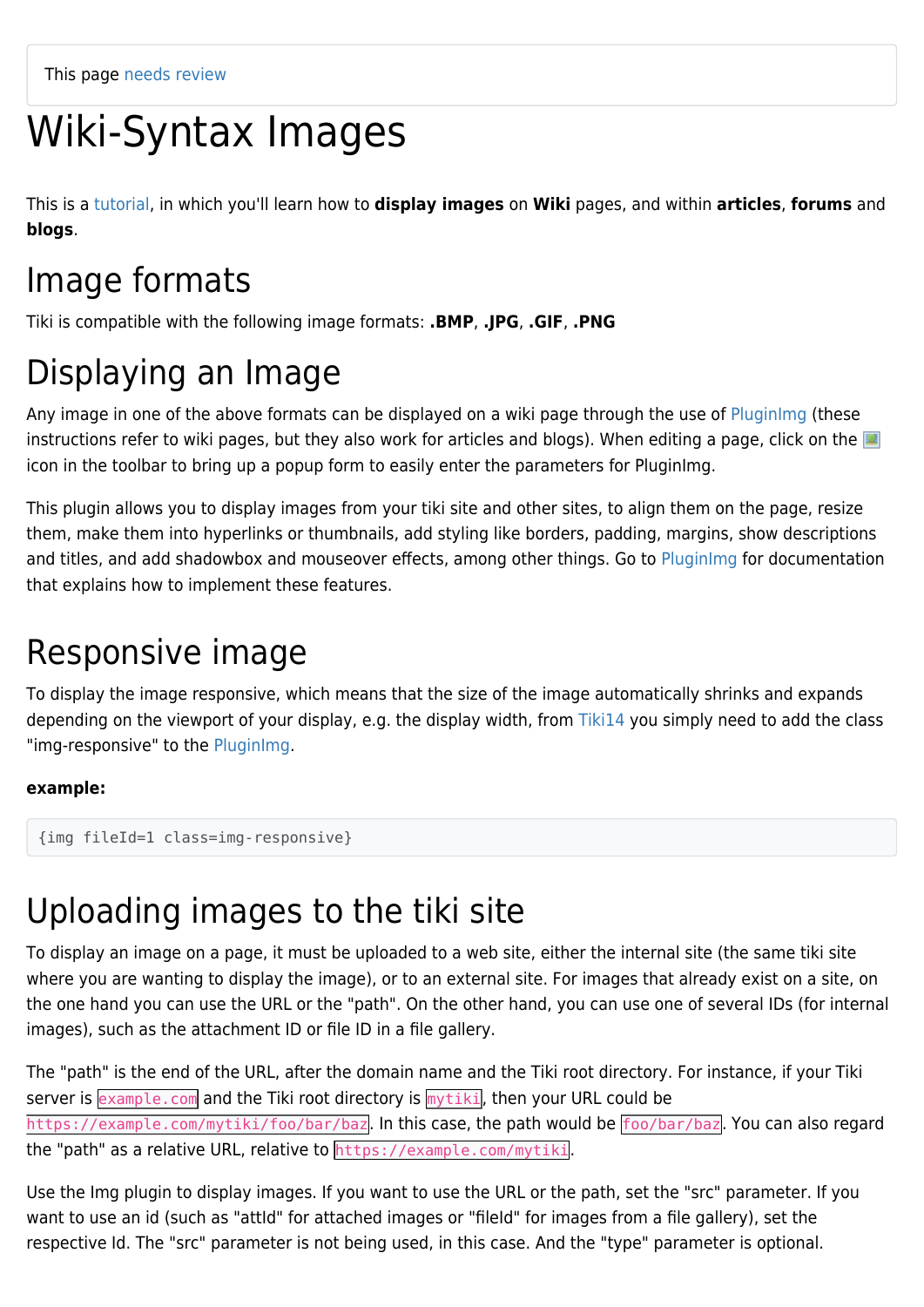There are four ways to upload an image to a tiki site as follows. The paths used to identify the image in a plugin and the permissions a user will need or the feature that needs to be enabled are also noted. Notice, that image galleries have been deprecated for a long time and are no longer supported in Tiki 23+. Use file galleries instead.

| <b>Upload Method</b>                                           | <b>Path</b>                                | <b>Upload Permission/Feature</b><br><b>Required</b>                                           |
|----------------------------------------------------------------|--------------------------------------------|-----------------------------------------------------------------------------------------------|
| <b>File Gallery for</b><br>Images                              | tiki-download file.php?fileId=xx           | tiki p upload files                                                                           |
| <b>Image Gallery</b>                                           | show image.php?id= $xx$                    | tiki p upload images                                                                          |
| "Upload picture"<br>option available<br>when editing a<br>page | img/wiki up/filename                       | tiki p upload picture<br>(if admin is not using file galleries to<br>store pictures)          |
| Attaching the<br>image to a page                               | tiki-download wiki attachment.php?attId=xx | feature wiki attachments needs to be<br>enabled by admin at Admin Home -><br>Wiki -> Features |

An admin can change permissions by going to **tiki-admingroups.php** and clicking on the Permissions icon for the relevant group and enabling the permission.

Here's more information about each of these methods:

#### File Gallery

As the documentation at [File Gallery for Images](https://doc.tiki.org/File-Gallery-for-Images) explains, you can upload images to a file gallery either by going directly to a file gallery and uploading it, or through the "Upload Picture" option on the edit panel of a wiki page if the admin has set tiki to use file galleries to store pictures.

Once the image has been uploaded to file galleries, you can use either the (possibly relative) URL or file gallery ID (fileId) number to use in [PluginImg](https://doc.tiki.org/PluginImg) or use the image chooser available in the edit toolbar (it's the  $\Box$  icon) to choose an image from a file gallery to display.

#### Moving img from wiki up to file gallery

See [Wiki Features](https://doc.tiki.org/Wiki-Features).

#### Upload Picture to Image Gallery

Image galleries are no longer supported in Tiki 23+. Use file galleries instead.

Here's how to display an image on a page by uploading it to an image gallery and then linking to the image:

- 1. Upload the image to an image gallery following the instructions at [Image Gallery User](https://doc.tiki.org/Image-Gallery-User)
- 2. Within the gallery, view the details of the image just uploaded. Underneath the image will be instructions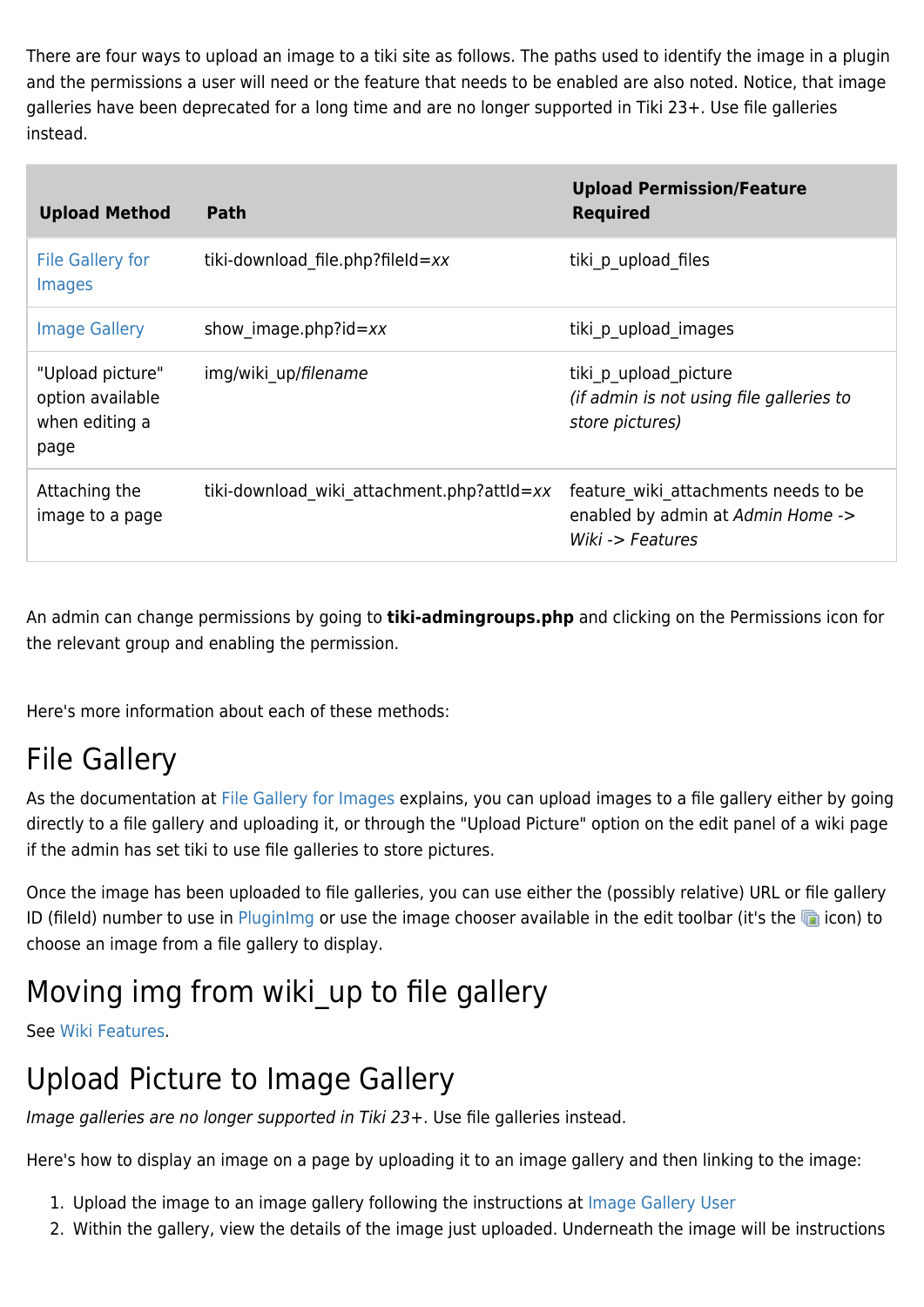on how to link to it, like this:

| Link Information in Detail View within Image Gallery |                                                                                                                               |  |  |  |
|------------------------------------------------------|-------------------------------------------------------------------------------------------------------------------------------|--|--|--|
|                                                      | You can view this image in your browser using:                                                                                |  |  |  |
|                                                      | http://doc.tikiwiki.org/tiki-browse_image.php?imageId=52                                                                      |  |  |  |
|                                                      | You can include the image in an HTML page using one of these lines:                                                           |  |  |  |
|                                                      | <img src="http://doc.tikiwiki.org/show_image.php?id=52"/><br><img src="http://doc.tikiwiki.org/show_image.php?name=key.png"/> |  |  |  |
|                                                      | You can include the image in a tiki page using one of these lines:                                                            |  |  |  |
|                                                      | {img src=show_image.php?id=52 }                                                                                               |  |  |  |
|                                                      | {img src=show_image.php?name=key.png&galleryId=3 }                                                                            |  |  |  |

Note the instructions in the red rectangle describing how to link within a tiki page. Beginning with [Tiki4](https://doc.tiki.org/Tiki4) the ID number can be used by itself as follows:

{img id=52}

#### Upload Picture to a Directory

The "Upload Picture" option available when editing a page can be set by the admin to either upload images to file galleries (discussed above) or to a directory. To upload to a directory, the admin needs to **deselect** the "Use File Galleries to store pictures" option in the Editing and Plugins configuration panel (at Admin Home -> Editing and Plugins -> General Setings tab -> Features section).

If these settings are in place, the "Upload picture" option will show in the edit panel as follows:



Now follow these instructions to upload a picture:

- 1. **Edit**: while editing the page, place the cursor at the point where you want the picture inserted.
- 2. **Upload**: scroll down in the edit window to where it says "Upload Picture" (under the "Tools" tab in [Tiki4\)](https://doc.tiki.org/Tiki4)
	- 1. click the browse button and locate the file on your computer. After you have selected the image and clicked open the file location should be displayed in the Upload picture field
	- $\circ$  Images will upload to the directory img/wiki up/
- 3. **Preview**: click the preview button and tikiwiki will upload the picture and place it on the page.

#### Attaching an Image to a Page

For any page that you have permission to attach files to, you will see a button at the top or bottom of the page for attaching files. Click this button, browse for the image and upload it. Once uploaded, you can use the path to the attachment, as mentioned above, or ID number in [PluginImg](https://doc.tiki.org/PluginImg) to display the image on a page.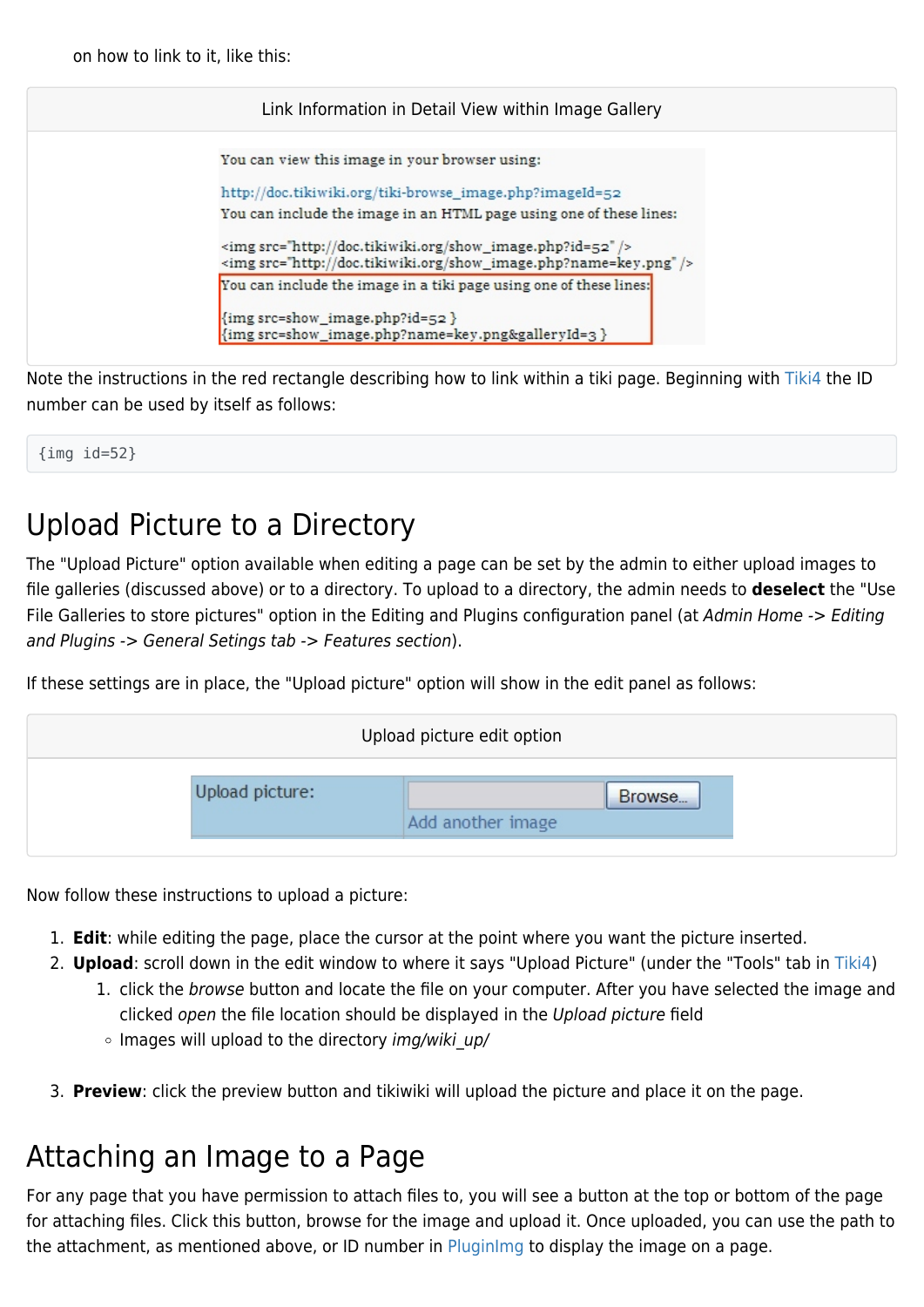#### Linking to an Image on Another Site

If the feature 'Cache external images' is set in the Admin Home -> General panel, when a URL is used, Tiki will automatically capture the image and store it in the database and update the link so that it points to that image. This allows images to be maintained on the pages even if they are removed from the remote servers that originally had them. See [Cache External Images](https://doc.tiki.org/Cache-External-Images) for more information.

## Clearing Text Wrapping

In some situations the text wrapping around an image needs to be interrupted, such as when an image would otherwise intrude into an unrelated section. Beginning with [Tiki4,](https://doc.tiki.org/Tiki4) the block parameter in [PluginImg](https://doc.tiki.org/PluginImg) can be used to help with this. Otherwise, the following methods can be used:

- The text and image can be wrapped with **{DIV(class="clearfix")}...{DIV}**
- Within the **{img}** options include **class=clearfix** to end the wrapping.
- If the feature [Dynamic Variable](https://doc.tiki.org/Dynamic-Variable) is enabled, use **%clear%** and define that variable as having:

```
<BR style="clear: both" />
```
**The [Dynamic Content](https://doc.tiki.org/Dynamic-Content) feature can be used with a similar BR tag definition within a content block.** 

## Links to Image-Related TikiWiki Directories

This table shows where image files are located on a Tiki site. It gives the directory, a brief description of the files (in some cases), the number of files in that directory (as of  $Tiki4$ ) and (in some cases) a link to a page where many of the images can be viewed:

| <b>Directory</b> | <b>Description</b>                         | Qty | <b>Link</b>                        |
|------------------|--------------------------------------------|-----|------------------------------------|
| images           | Most of the icons used in Tiki             | 80  | <b>Directory Images Files</b>      |
| img              | Backgrounds & logos                        | 24  | <b>Directory Img Files</b>         |
| img/avatars      | User avatars                               | 580 | <b>Directory Img-Avatars Files</b> |
| img/custom       | Images for articles, blogs, files,<br>etc. | 27  | <b>Directory Img-Custom Files</b>  |
| img/flags        | Flags from everywhere                      | 249 | <b>Directory Img-Flags Files</b>   |
| img/graph        | Graphs                                     | 4   |                                    |
| img/icn          | Icons for file types                       | 34  | <b>Directory Img-Icn Files</b>     |
| img/icons        | A variety of small icons                   | 309 | <b>Directory Img-Icons Files</b>   |
| img/icons2       | More small icons                           | 164 | Directory Img-Icons2 Files         |
| img/mytiki       | Icons used in My-Tiki                      | 16  | Directory Img-MyTiki Files         |